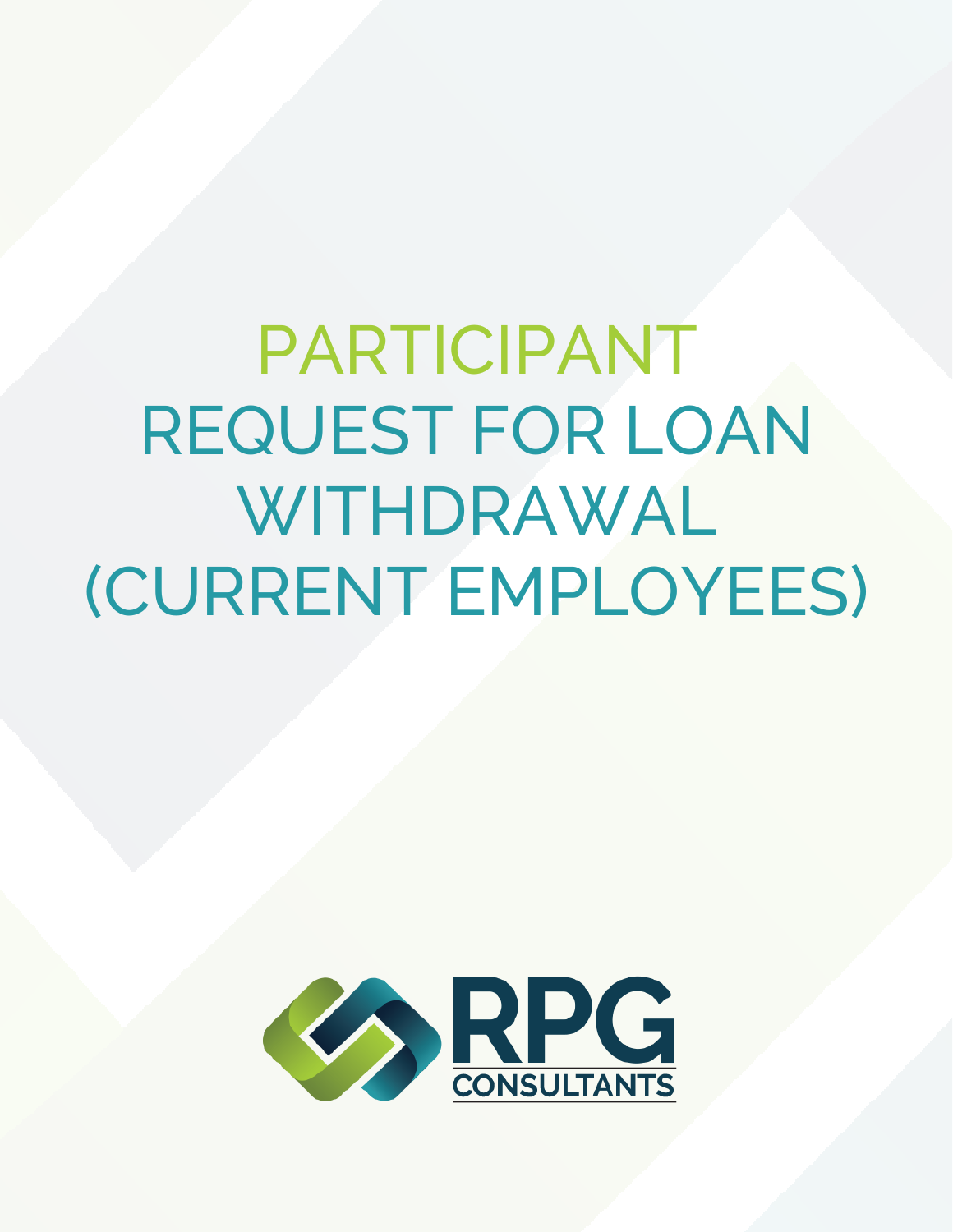### **Instructions:**

### **1) Complete each section of your application form as follows:**

**Section A** – Please type or print all entries. All fields in this section must be completed in full (no redactions please).

**Section B** – Specify the withdrawal amount. If you select the maximum option, the withdrawal amount will be based on your account balance at the time of processing (the lesser of \$50,000 or 50% of your vested balance, reduced by the highest outstanding balance in the prior 12-month rolling period of any existing loans).

**Section C** – Please select only one from among residential or non-residential loan, and enter the desired duration for your requested loan. The term can be expressed either in terms of number of years or total number of payments. The maximum duration for a residential loans is 30 years. The maximum duration for a non-residential loan is 5 years. Loan requests for the purpose of purchasing a principal residence exceeding a 5-year term must be accompanied by supporting documentation, such as a copy of the estimated settlement costs, or a good faith estimate or sales contract. If building a home, a government issued building permit would suffice. Residential loan applications without supporting documentation will be considered incomplete.

**Section D** – Indicate your payee and mailing details. All payments will be made by check and sent using USPS First Class Mail. You have the option to have your check sent via UPS/FedEx/Overnight (cannot send to a PO Box) for an additional fee. Electronic fund transfers such as wire, direct deposit, or ACH are not available. The Plan will rely solely on the payee and mailing instructions provided by you and is not responsible for transmittal errors, which may lead to a rejected transmittal by the receiving financial institution or deposits being credited to an incorrect account. Please be sure to verify your payee and mailing details with the receiving financial institution, and if available, attach transmittal instructions supplied to you by the receiving financial institution to your completed election form. Additional fees may apply for rejected, returned, or reissued transmittals. Your distribution and payment elections are irrevocable.

Please print your name, sign and date the form. Do not submit your completed application form to your Employer. See sections 2 and 3 below for instructions for submitting your form for processing.

## **2) Attach to your application a copy of one of the following forms of photo ID (must be valid or recently expired):**

(Cell phone/tablet images that show the entire ID clearly, as well as black and white photocopies, are accepted)

- Driver's license or photo ID card issued by federal, state or local government agency
- U.S. Passport, U.S. Passport Card, or Foreign Passport
- Permanent Resident Card or Alien Registration Receipt Card (Form I-551)
- College/University ID card that contains a photograph
- U.S. Military card or U.S. Coast Guard Merchant Mariner Card
- Native American tribal document that contains a photograph
- Employment Authorization Document that contains a photograph (Form I-766)

**3) Return the completed (and signed) application form to RPG Consultants for processing**. Do not send your form directly to your Employer. Our office will obtain your Employer's authorization and signature on a separate document. Partially completed forms will be rejected and returned to sender. You may upload your completed application form securely to our website using our secure file transfer portal at https://files.rpgconsultants.com/filedrop/Support or visit www.rpgconsultants.com, click on the "Secure File Upload" link form the Resources > Client Resources menu and select the "Support" department. On the file upload page, enter your email address, Plan name and your full name in the subject line, enter an optional message in the body, and attach your application form and copy of picture ID (see section 2 above). Be sure to click the "Send" button at the bottom of the screen and wait for appearance of the "**Files Sent, Thank you!**" onscreen confirmation message (shown below) before closing the web page. If you prefer to send your application form by email, please send to support@rpgconsultants.com. If you prefer to send by fax, please send to 1 (212) 947-4866.

# Files Sent, Thank you!

**Important Information:** Our processing timeline is 5 to 15 business days from the time you return your signed loan promissory note to RPG Consultants. Processing fees apply. Please carefully read the "RPG Loan Notice" available for download at http://loannotice.rpgconsultants.com. It is your responsibility to make sure that all loan payments are made in a timely manner and in accordance with your loan amortization schedule. You must notify your employer immediately if a payroll processing error results in a missed loan payment deduction. You may not elect to cease or suspend loan payments while you are still receiving payroll, unless you are approved for a bona fide leave of absence.